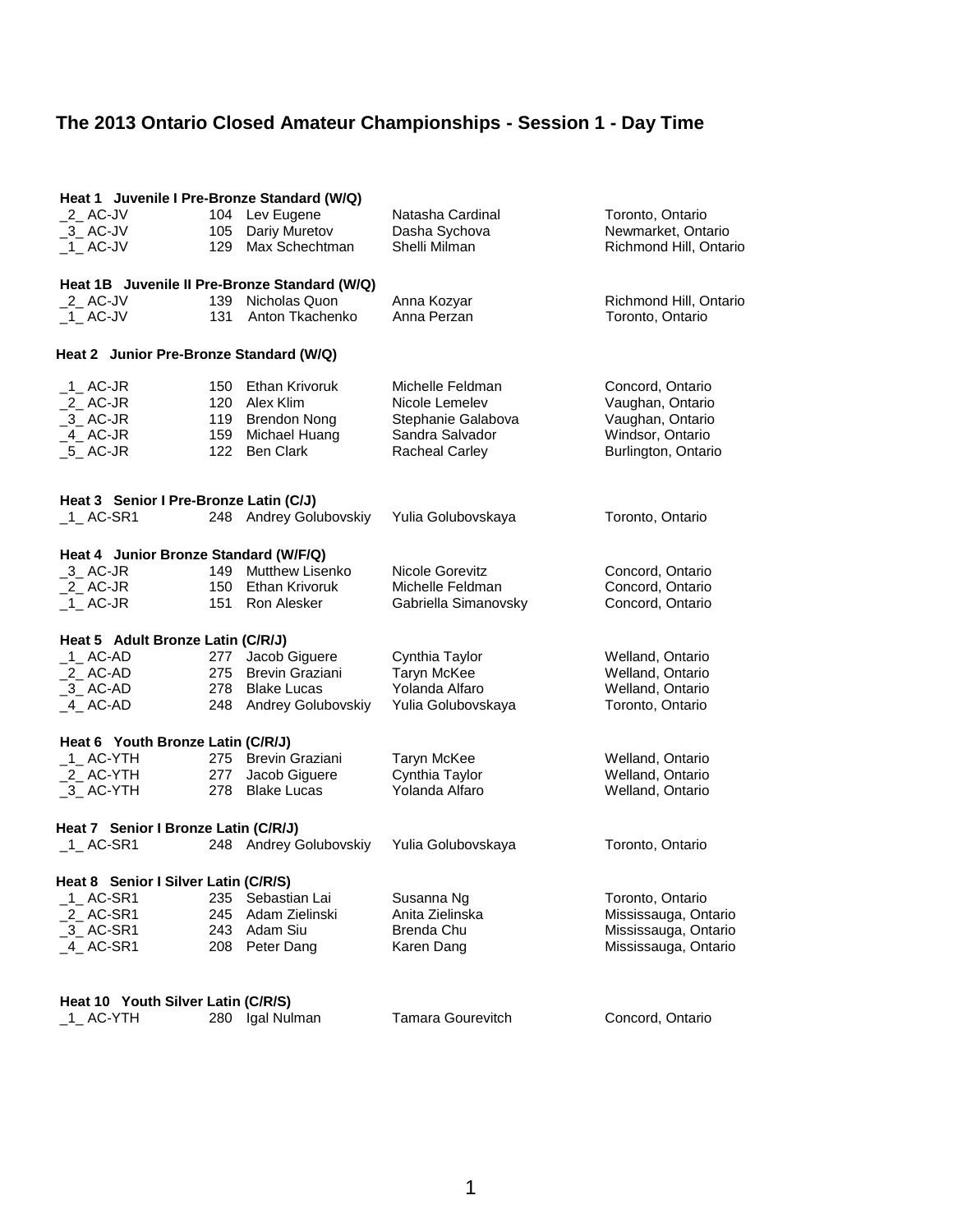|                                            | Heat 11 Adult Silver Latin (C/R/S) |                         |                     |                        |  |  |  |
|--------------------------------------------|------------------------------------|-------------------------|---------------------|------------------------|--|--|--|
| 1 AC-AD                                    | 271                                | <b>Ying Guo</b>         | Leena Lin           | Toronto, Ontario       |  |  |  |
| $_2$ AC-AD                                 | 226                                | Marcin Kwietniewski     | Monika Kwietniewska | Toronto, Ontario       |  |  |  |
| $-3$ AC-AD                                 |                                    | 245 Adam Zielinski      | Anita Zielinska     | Mississauga, Ontario   |  |  |  |
| 4 AC-AD                                    |                                    | 235 Sebastian Lai       | Susanna Ng          | Toronto, Ontario       |  |  |  |
| $-5$ AC-AD                                 |                                    | 225 Scott Ross          | Sarah Williams      | London, Ontario        |  |  |  |
|                                            |                                    |                         |                     |                        |  |  |  |
|                                            |                                    |                         |                     |                        |  |  |  |
| Heat 12 Senior II Silver Latin (C/R/S)     |                                    |                         |                     |                        |  |  |  |
| $-1$ AC-SR2                                |                                    | 243 Adam Siu            | <b>Brenda Chu</b>   | Mississauga, Ontario   |  |  |  |
| Heat 13 Juvenile Silver Standard (W/T/Q)   |                                    |                         |                     |                        |  |  |  |
| 1 AC-JV                                    |                                    | 121 Leon Shvaitser      | Alexandra Morozova  | Toronto, Ontario       |  |  |  |
|                                            |                                    |                         |                     |                        |  |  |  |
| Heat 14 Adult Gold Latin (C/S/R/J)         |                                    |                         |                     |                        |  |  |  |
| 1 AC-AD                                    | 201                                | Sae Heung Chang         | An Dieu Pham        | Laval, Quebec          |  |  |  |
| $_2$ AC-AD                                 | 221                                | Viacheslav Fedorov      | Natalia Fedorova    | Toronto, Ontario       |  |  |  |
| $-3$ AC-AD                                 | 246                                | Miroslaw Kruszynski     | Lisa Wojtowicz      | Mississauga, Ontario   |  |  |  |
|                                            |                                    |                         |                     |                        |  |  |  |
| Heat 15 Youth Gold Latin (C/S/R/J)         |                                    |                         |                     |                        |  |  |  |
| $_1$ AC-YTH                                |                                    | 253 Pavel Tchernov      | Ety Nikulin         | Vaughan, Ontario       |  |  |  |
|                                            |                                    |                         |                     |                        |  |  |  |
| Heat 16 Junior Gold Standard (W/T/F/Q)     |                                    |                         |                     |                        |  |  |  |
| $-1$ AC-JR                                 |                                    | 125 David Sholkov       | Nicole Beri         | Concord, Ontario       |  |  |  |
| $_2$ AC-JR                                 |                                    | 152 Nikita Babaev       | Michelle Bromberg   | Concord, Ontario       |  |  |  |
| $-3$ AC-JR                                 |                                    | 126 Roni Levit          | Simona Gordon       | Concord, Ontario       |  |  |  |
| $-4$ AC-JR                                 |                                    | 108 Dylan Blyuss        | Deena Mohseni       | Toronto, Ontario       |  |  |  |
| $-5$ AC-JR                                 |                                    | 118 Vladimir Tchernov   | Alexandra Vidinova  | Toronto, Ontario       |  |  |  |
| Heat 17 Senior I Gold Latin (C/S/R/J)      |                                    |                         |                     |                        |  |  |  |
| $_1$ AC-SR1                                | 201                                | Sae Heung Chang         | An Dieu Pham        | Laval, Quebec          |  |  |  |
| $_2$ AC-SR1                                | 221                                | Viacheslav Fedorov      | Natalia Fedorova    | Toronto, Ontario       |  |  |  |
| $-3$ AC-SR1                                |                                    | 252 Simon Lam           | Daphne Lam          | Mississauga, Ontario   |  |  |  |
|                                            |                                    |                         |                     |                        |  |  |  |
| Heat 18 Juvenile I Pre-Bronze Latin (C/J)  |                                    |                         |                     |                        |  |  |  |
| $-1$ AC-JV                                 |                                    | 147 Leo Koudriavitski   | Evon Alesker        | Concord, Ontario       |  |  |  |
| $2$ AC-JV                                  | 143                                | Nicholas Gryniewski     | Maria Klemenko      | Mississauga, Ontario   |  |  |  |
| $-3$ AC-JV                                 | 107                                | Dennis Shapiro          | Shelly Sadovnichiy  | Thornhill, Ontario     |  |  |  |
| $-4$ AC-JV                                 | 135                                | Jordan Hurvitz          | Katrin Kanevsky     | Richmond Hill, Ontario |  |  |  |
| $-5$ AC-JV                                 |                                    | 163 Fillip Lelichever   | Katrina Euzlina     | Richmond Hill, Ontario |  |  |  |
| $_6$ AC-JV                                 | 138                                | Matthew Kamenetsky      | Rachel Tulman       | Richmond Hill, Ontario |  |  |  |
| $X$ AC-JV                                  | 105                                | Dariy Muretov           | Dasha Sychova       | Newmarket, Ontario     |  |  |  |
| $X$ AC-JV                                  | 111                                | Rafael Giraldo          | Katerina Novotarska | Etobicoke, Ontatio     |  |  |  |
| $X$ AC-JV                                  | 116                                | Andrew Vovchenko        | Maria Zikhareva     | Vaughan, Ontario       |  |  |  |
| $X$ <sub>_</sub> AC-JV                     | 117                                | Andrew Nong             | Alissa Guissine     | Vaughan, Ontario       |  |  |  |
|                                            |                                    |                         |                     |                        |  |  |  |
| Heat 19 Juvenile II Pre-Bronze Latin (C/J) |                                    |                         |                     |                        |  |  |  |
| $-1$ AC-JV                                 | 137                                | Dan Babich              | <b>Shany Marks</b>  | Richmond Hill, Ontario |  |  |  |
| $_2$ AC-JV                                 | 146                                | Mark Levitan            | Milana Penek        | Concord, Ontario       |  |  |  |
| $-3$ AC-JV                                 | 148                                | <b>Nathaniel Givant</b> | Anastasia Cealaia   | Concord, Ontario       |  |  |  |
| $-4$ AC-JV                                 | 139                                | Nicholas Quon           | Anna Kozyar         | Richmond Hill, Ontario |  |  |  |
| $-5$ AC-JV                                 | 112                                | Sebastian Lennox        | Diana Zinovjeva     | Etobicoke, Ontario     |  |  |  |
| $_6$ AC-JV                                 | 157                                | Mark Turezki            | Sophia Ostrovski    | Toronto, Ontario       |  |  |  |
|                                            |                                    |                         |                     |                        |  |  |  |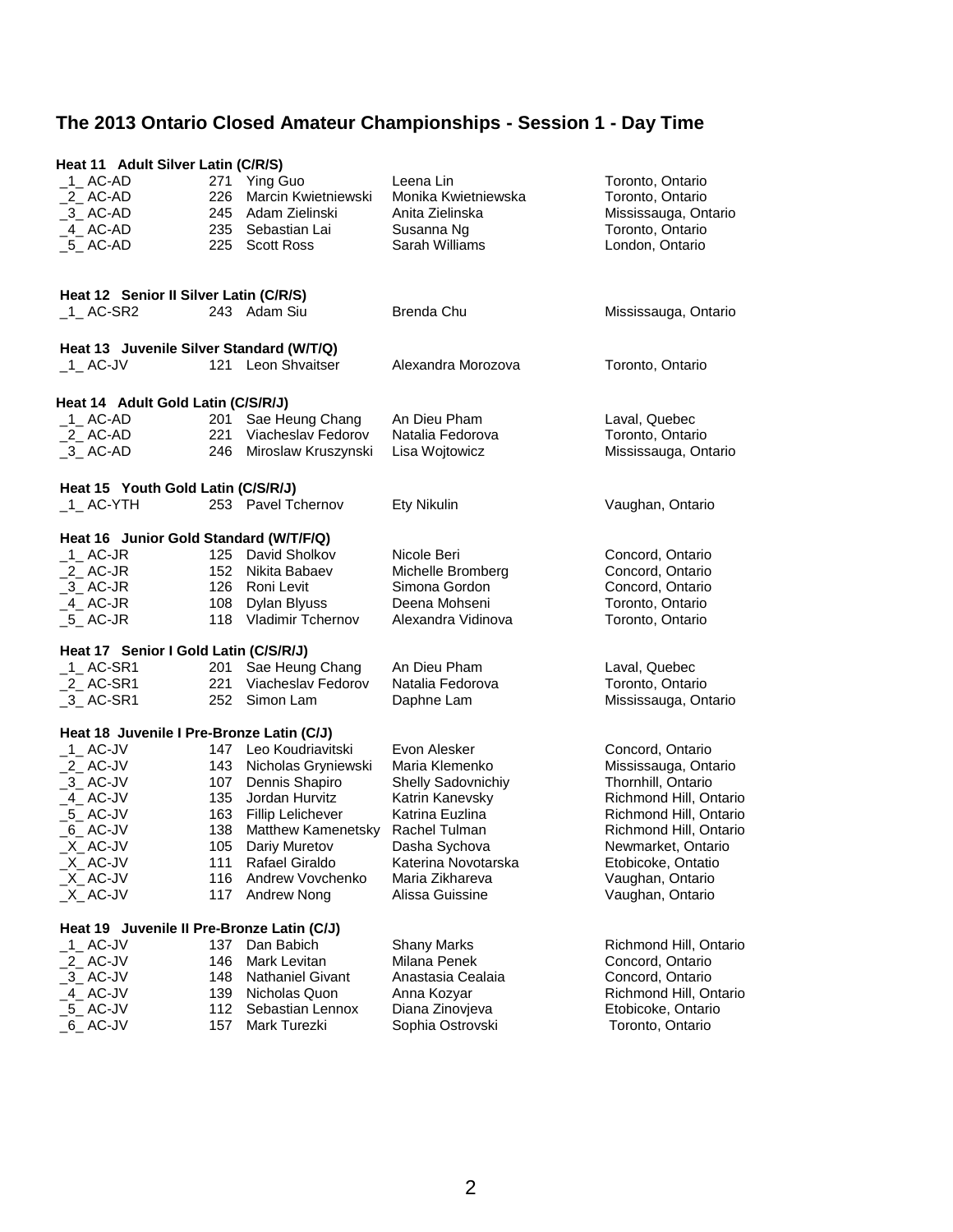| Heat 19B<br>$-1$ AC-JV                     | 160 | Juvenile II Pre-Bronze Latin (C/J) | Milena Turuta          | Richmond Hill, Ontario |  |
|--------------------------------------------|-----|------------------------------------|------------------------|------------------------|--|
|                                            |     |                                    |                        |                        |  |
| Heat 20 Junior Pre-Bronze Latin (C/J)      |     |                                    |                        |                        |  |
| $-1$ AC-JR                                 |     | 136 Gabi Zigler                    | Emma Conjevic          | Richmond Hill, Ontario |  |
| $_2$ AC-JR                                 |     | 134 Ron Babich                     | Nicole Roytman         | Richmond Hill, Ontario |  |
| $-3$ AC-JR                                 |     | 155 Brian Krivoruk                 | Kristina Sokolov       | Concord, Ontario       |  |
| $-4$ AC-JR                                 |     | 156 Orel Shikher                   | <b>Iris Lasker</b>     | Concord, Ontario       |  |
| $-5$ AC-JR                                 |     | 159 Michael Huang                  | Sandra Salvador        | Windsor, Ontario       |  |
| $_6$ AC-JR                                 |     | 122 Ben Clark                      | <b>Racheal Carley</b>  | Burlington, Ontario    |  |
| Heat 21 Adult Pre-Bronze Standard (W/Q)    |     |                                    |                        |                        |  |
| $-1$ AC-AD                                 |     | 268 Scott Lathe                    | <b>Tracy Brooks</b>    | Caledonia, Ontario     |  |
| Heat 22 Senior I Pre-Bronze Standard (W/Q) |     |                                    |                        |                        |  |
| $_1$ AC-SR1                                |     | 248 Andrey Golubovskiy             | Yulia Golubovskaya     | Toronto, Ontario       |  |
|                                            |     |                                    |                        |                        |  |
| Heat 23 Junior Bronze Latin (C/R/J)        |     |                                    |                        |                        |  |
| $_6$ AC-JR                                 | 119 | <b>Brendon Nong</b>                | Stephanie Galabova     | Vaughan, Ontario       |  |
| _5_ AC-JR                                  |     | 120 Alex Klim                      | Nicole Lemelev         | Vaughan, Ontario       |  |
| $-4$ AC-JR                                 |     | 134 Ron Babich                     | Nicole Roytman         | Richmond Hill, Ontario |  |
| $-3$ AC-JR                                 |     | 149 Mutthew Lisenko                | Nicole Gorevitz        | Concord, Ontario       |  |
| $2$ AC-JR                                  |     | 150 Ethan Krivoruk                 | Michelle Feldman       | Concord, Ontario       |  |
| $-1$ AC-JR                                 |     | 151 Ron Alesker                    | Gabriella Simanovsky   | Concord, Ontario       |  |
| X AC-JR                                    |     | 155 Brian Krivoruk                 | Kristina Sokolov       | Concord, Ontario       |  |
| $X$ AC-JR                                  |     | 156 Orel Shikher                   | <b>Iris Lasker</b>     | Concord, Ontario       |  |
| $X$ AC-JR                                  | 136 | Gabi Zigler                        | Emma Conjevic          | Richmond Hill, Ontario |  |
| Heat 24 Senior I Bronze Standard (W/F/Q)   |     |                                    |                        |                        |  |
| $_1$ _AC-SR1                               | 233 | Edmond Lam                         | Ella Lai               | Markham, Ontario       |  |
| $2$ AC-SR1                                 | 221 | Viacheslav Fedorov                 | Natalia Fedorova       | Toronto, Ontario       |  |
| $-3$ AC-SR1                                |     | 234 George Muhic-Day               | Rowena Muhic-Day       | Hamilton, Ontario      |  |
| $-4$ AC-SR1                                | 211 | Sam Hui                            | Anita Leung            | Markham, Ontario       |  |
| $-5$ AC-SR1                                | 219 | James Dunfield                     | <b>Tracey Dunfield</b> | Ottawa, Ontario        |  |
| $_6$ AC-SR1                                |     | 214 Tony Ho                        | Frances Chung          | Toronto, ON            |  |
| $X$ <sub>_</sub> AC-SR1                    |     | 218 Allen Wong                     | Theresa Wong           | Willowdale, Ontario    |  |
| $X$ <sub>_</sub> AC-SR1                    | 206 | Simon Ho                           | Maryanna Chang         | Windsor, Ontario       |  |
| $X$ <sub>_</sub> AC-SR1                    | 248 | Andrey Golubovskiy                 | Yulia Golubovskaya     | Toronto, Ontario       |  |
|                                            |     |                                    |                        |                        |  |
| Heat 25 Juvenile II Bronze Latin (C/R/J)   |     |                                    |                        |                        |  |
| $-1$ AC-JV                                 | 131 | Anton Tkachenko                    | Anna Perzan            | Toronto, Ontario       |  |
| 2_AC-JV                                    | 113 | Patryk Przybysz                    | Gabriela Giraldo       | Mississauga, Ontario   |  |
| $-3$ AC-JV                                 | 146 | Mark Levitan                       | Milana Penek           | Concord, Ontario       |  |
| 4 AC-JV                                    | 154 | Max Logasov                        | Valery Karapetian      | Concord, Ontario       |  |
| $-5$ AC-JV                                 | 145 | Shawn Plotko                       | Elli Rebarbar          | Concord, Ontario       |  |
| $_6$ AC-JV                                 | 137 | Dan Babich                         | <b>Shany Marks</b>     | Richmond Hill, Ontario |  |
|                                            |     |                                    |                        |                        |  |
| Heat 26 Youth Bronze Standard (W/F/Q)      |     |                                    |                        |                        |  |
| 1 AC-YTH                                   |     | 279 Leon (Lev) Tsebro              | Tanya Mykhaylova       | Toronto, Ontario       |  |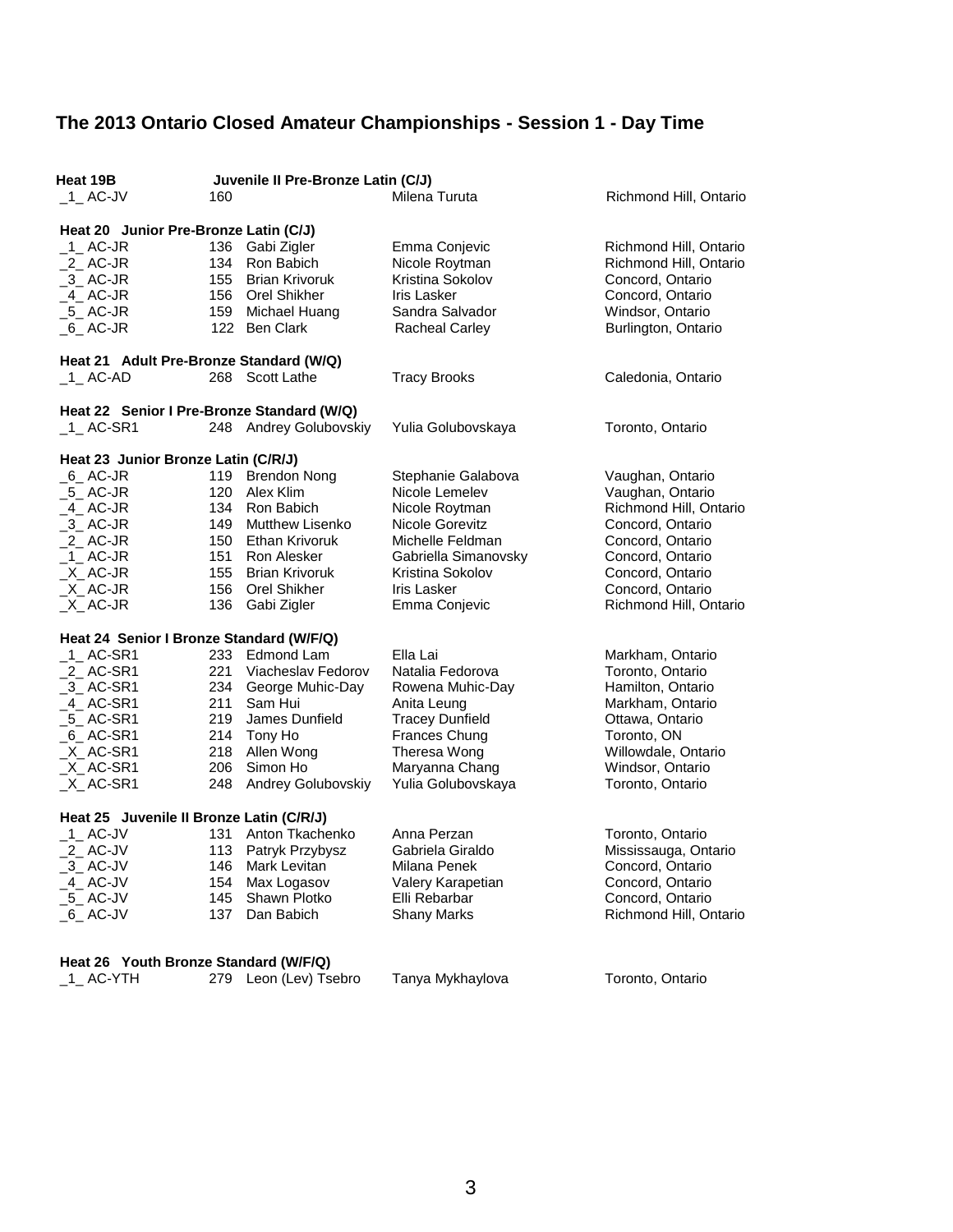| Heat 27 Adult Bronze Standard (W/F/Q)      |     |                         |                          |                        |  |
|--------------------------------------------|-----|-------------------------|--------------------------|------------------------|--|
| $\_$ 1 $\_$ AC-AD                          |     | 234 George Muhic-Day    | Rowena Muhic-Day         | Hamilton, Ontario      |  |
| $2$ AC-AD                                  | 233 | Edmond Lam              | Ella Lai                 | Markham, Ontario       |  |
| $-3$ AC-AD                                 |     | 221 Viacheslav Fedorov  | Natalia Fedorova         | Toronto, Ontario       |  |
| 4 AC-AD                                    |     | 206 Simon Ho            | Maryanna Chang           | Windsor, Ontario       |  |
| $-5$ AC-AD                                 | 211 | Sam Hui                 | Anita Leung              | Markham, Ontario       |  |
| $_6$ AC-AD                                 | 219 | James Dunfield          | <b>Tracey Dunfield</b>   | Ottawa, Ontario        |  |
|                                            |     |                         |                          |                        |  |
| Heat 28 Juvenile I Bronze Latin (C/R/J)    |     |                         |                          |                        |  |
| $\_$ 1 $\_$ AC-JV                          | 129 | Max Schechtman          | Shelli Milman            | Richmond Hill, Ontario |  |
|                                            |     |                         | Natasha Cardinal         |                        |  |
| $2$ AC-JV                                  | 104 | Lev Eugene              |                          | Toronto, Ontario       |  |
| Heat 29 Senior II Bronze Standard (W/F/Q)  |     |                         |                          |                        |  |
| $-1$ AC-SR2                                | 233 | Edmond Lam              | Ella Lai                 | Markham, Ontario       |  |
| $_2$ AC-SR2                                | 206 | Simon Ho                | Maryanna Chang           | Windsor, Ontario       |  |
|                                            | 219 | James Dunfield          | <b>Tracey Dunfield</b>   |                        |  |
| $-3$ AC-SR2                                |     |                         |                          | Ottawa, Ontario        |  |
| $-4$ AC-SR2                                |     | 214 Tony Ho             | Frances Chung            | Toronto, ON            |  |
| $-5$ AC-SR2                                | 218 | Allen Wong              | Theresa Wong             | Willowdale, Ontario    |  |
| $_6$ AC-SR2                                | 204 | Robert Duan             | Jacqueline Duan          | Vaughan, Ontario       |  |
| Heat 30 Senior III Bronze Standard (W/F/Q) |     |                         |                          |                        |  |
|                                            |     |                         |                          |                        |  |
| $_1$ AC-SR3                                |     | 204 Robert Duan         | Jacqueline Duan          | Vaughan, Ontario       |  |
| Heat 31 Adult Silver Standard (W/T/Q)      |     |                         |                          |                        |  |
| $1$ AC-AD                                  |     | 226 Marcin Kwietniewski | Monika Kwietniewska      | Toronto, Ontario       |  |
|                                            | 246 |                         |                          |                        |  |
| _2_ AC-AD                                  |     | Miroslaw Kruszynski     | Lisa Wojtowicz           | Mississauga, Ontario   |  |
| $-3$ AC-AD                                 |     | 245 Adam Zielinski      | Anita Zielinska          | Mississauga, Ontario   |  |
| _4__ AC-AD                                 |     | 250 Kevin Yee Loong     | Angela Yee Loong         | Oakville, Ontario      |  |
| $-5$ AC-AD                                 | 225 | <b>Scott Ross</b>       | Sarah Williams           | London, Ontario        |  |
| _6_AC-AD                                   | 237 | Jay An                  | Jenny Chen               | Toronto, Ontario       |  |
| $X$ AC-AD                                  | 221 | Viacheslav Fedorov      | Natalia Fedorova         | Toronto, Ontario       |  |
| _X__ AC-AD                                 |     | 224 Peter Kwok          | Sue Tang                 | Toronto, Ontario       |  |
| $X$ AC-AD                                  | 238 | <b>Trevor Cheng</b>     | Amy Cheng                | Mississauga, Ontario   |  |
|                                            |     | Glen Shenton            | <b>Isabelle Shenton</b>  |                        |  |
| $X$ AC-AD                                  | 244 |                         |                          | Woodstock, Ontario     |  |
| Heat 32 Youth Silver Standard (W/T/Q)      |     |                         |                          |                        |  |
| $_1$ AC-YTH                                | 202 | Joey Zhou               | Stephanie Bourov         | Ottawa, Ontario        |  |
| _2_ AC-YTH                                 | 280 | Igal Nulman             | <b>Tamara Gourevitch</b> | Concord, Ontario       |  |
|                                            |     | 253 Pavel Tchernov      | Ety Nikulin              | Vaughan, Ontario       |  |
| $-3$ AC-YTH                                |     |                         |                          |                        |  |
| Heat 33 Senior I Silver Standard (W/T/Q)   |     |                         |                          |                        |  |
| $1$ AC-SR1                                 |     | 245 Adam Zielinski      | Anita Zielinska          | Mississauga, Ontario   |  |
|                                            |     |                         |                          |                        |  |
| 2_AC-SR1                                   | 250 | Kevin Yee Loong         | Angela Yee Loong         | Oakville, Ontario      |  |
| $-3$ AC-SR1                                | 243 | Adam Siu                | Brenda Chu               | Mississauga, Ontario   |  |
| 4 AC-SR1                                   | 238 | <b>Trevor Cheng</b>     | Amy Cheng                | Mississauga, Ontario   |  |
| $-5$ AC-SR1                                | 237 | Jay An                  | Jenny Chen               | Toronto, Ontario       |  |
| $_6$ AC-SR1                                | 224 | Peter Kwok              | Sue Tang                 | Toronto, Ontario       |  |
| $X$ AC-SR1                                 | 244 | Glen Shenton            | <b>Isabelle Shenton</b>  | Woodstock, Ontario     |  |
| $X$ AC-SR1                                 | 221 | Viacheslav Fedorov      | Natalia Fedorova         | Toronto, Ontario       |  |
|                                            |     |                         |                          |                        |  |
|                                            |     |                         |                          |                        |  |
| Heat 35 Senior II Silver Standard (W/T/Q)  |     |                         |                          |                        |  |
| $1$ <sub>_</sub> AC-SR2                    |     | 243 Adam Siu            | Brenda Chu               | Mississauga, Ontario   |  |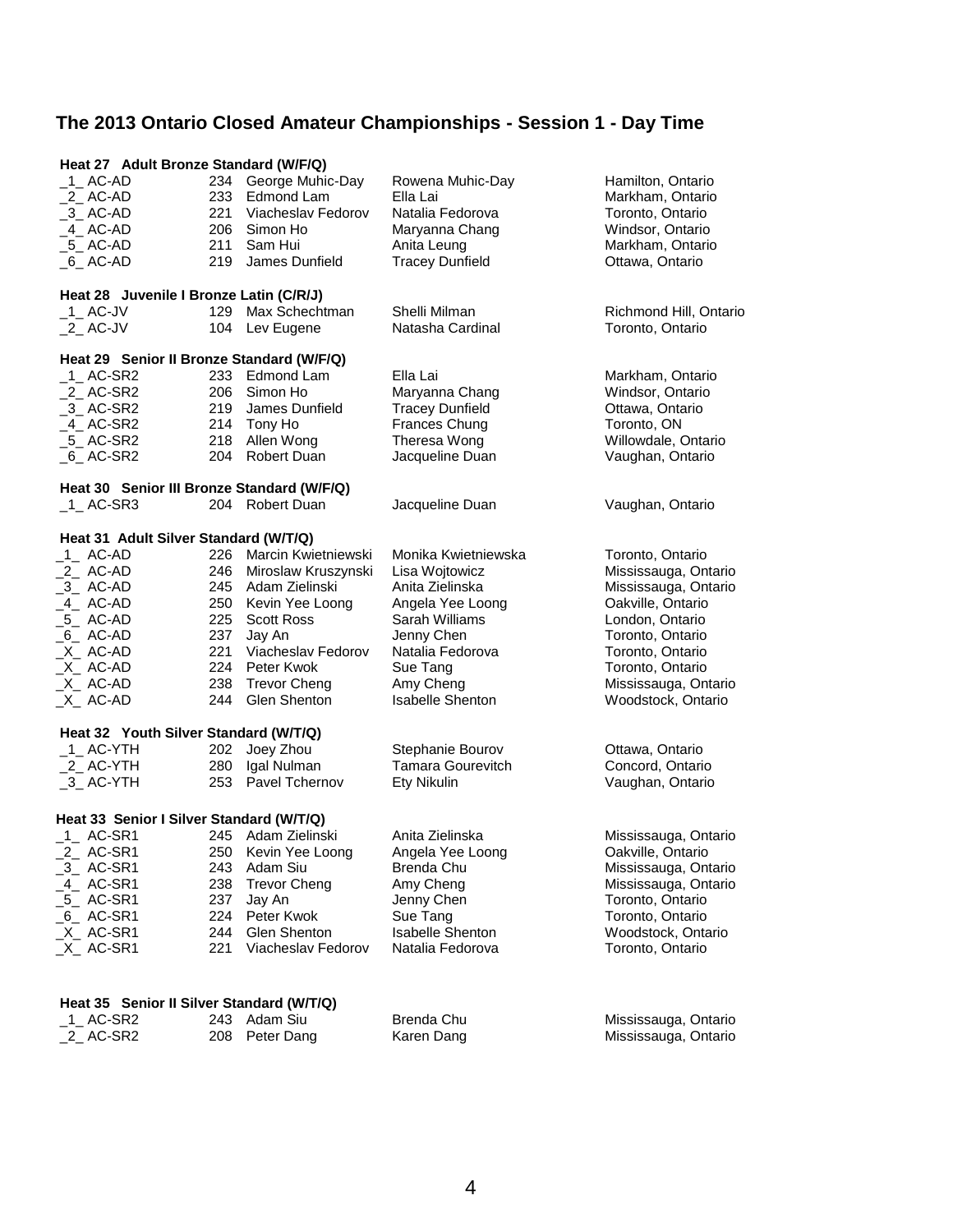| Heat 36 Junior Silver Latin (C/R/S)        |     |                       |                         |                      |
|--------------------------------------------|-----|-----------------------|-------------------------|----------------------|
| $-1$ AC-JR                                 | 151 | Ron Alesker           | Gabriella Simanovsky    | Concord, Ontario     |
| 2 AC-JR                                    |     | 158 Corey Cazes       | Nicole Krasner          | Toronto, Ontario     |
| $-3$ AC-JR                                 |     | 144 Nicolas Gondzik   | Kasia Szeliga           | Mississagua, Ontario |
| $-4$ AC-JR                                 |     | 150 Ethan Krivoruk    | Michelle Feldman        | Concord, Ontario     |
| $5$ AC-JR                                  |     | 103 Dominik Przybylo  | Aleksandra Kaminska     | Mississauga, Ontario |
| 6 AC-JR                                    | 149 | Mutthew Lisenko       | Nicole Gorevitz         | Concord, Ontario     |
| Heat 37 Junior Gold Latin (C/S/R/J)        |     |                       |                         |                      |
| $\_$ 1 $\_$ AC-JR                          |     | 125 David Sholkov     | Nicole Beri             | Concord, Ontario     |
| $2$ AC-JR                                  |     | 126 Roni Levit        | Simona Gordon           | Concord, Ontario     |
| $-3$ AC-JR                                 |     | 152 Nikita Babaev     | Michelle Bromberg       | Concord, Ontario     |
| $-4$ AC-JR                                 |     | 142 Ryan Tzankov      | Yeva Adamova            | Concord, Ontario     |
| $5$ AC-JR                                  |     | 108 Dylan Blyuss      | Deena Mohseni           | Toronto, Ontario     |
| $_6$ AC-JR                                 |     | 128 Tim Tkachenko     | Galina Stratan          | Concord, Ontario     |
| 7 AC-JR                                    |     | 118 Vladimir Tchernov | Alexandra Vidinova      | Toronto, Ontario     |
| Heat 38 Senior I Gold Standard (W/T/F/Q)   |     |                       |                         |                      |
| 1 AC-SR1                                   |     | 235 Sebastian Lai     | Susanna Ng              | Toronto, Ontario     |
| $2$ AC-SR1                                 |     | 258 John Yamaguchi    | Alice Lam               | North York, Ontario  |
| 3 AC-SR1                                   |     | 244 Glen Shenton      | <b>Isabelle Shenton</b> | Woodstock, Ontario   |
| Heat 39 Senior III Gold Standard (W/T/F/Q) |     |                       |                         |                      |
| $_1$ AC-SR3                                | 259 | <b>Martin Lazarek</b> | Eliza Lazarek           | Aurora, Ontario      |
| Heat 40 Adult Gold Standard (W/T/F/Q)      |     |                       |                         |                      |
| $1$ AC-AD                                  |     | 235 Sebastian Lai     | Susanna Ng              | Toronto, Ontario     |
| Heat 41 Youth Gold Standard (W/T/F/Q)      |     |                       |                         |                      |
| $_1$ AC-YTH                                |     | 202 Joey Zhou         | Stephanie Bourov        | Ottawa, Ontario      |
| Heat 42 Senior II Gold Standard (W/T/F/Q)  |     |                       |                         |                      |
| $-1$ AC-SR2                                |     | 259 Martin Lazarek    | Eliza Lazarek           | Aurora, Ontario      |
| 2 AC-SR2                                   | 258 | John Yamaguchi        | Alice Lam               | North York, Ontario  |
| Heat 43 Juvenile Gold Latin (C/S/R/J)      |     |                       |                         |                      |
| $-1$ AC-JV                                 |     | 162 Boris Betin       | Emma Plaksa             | Concord, Ontario     |
| $_2$ AC-JV                                 | 121 | Leon Shvaitser        | Alexandra Morozova      | Toronto, Ontario     |

**End of Daytime Session**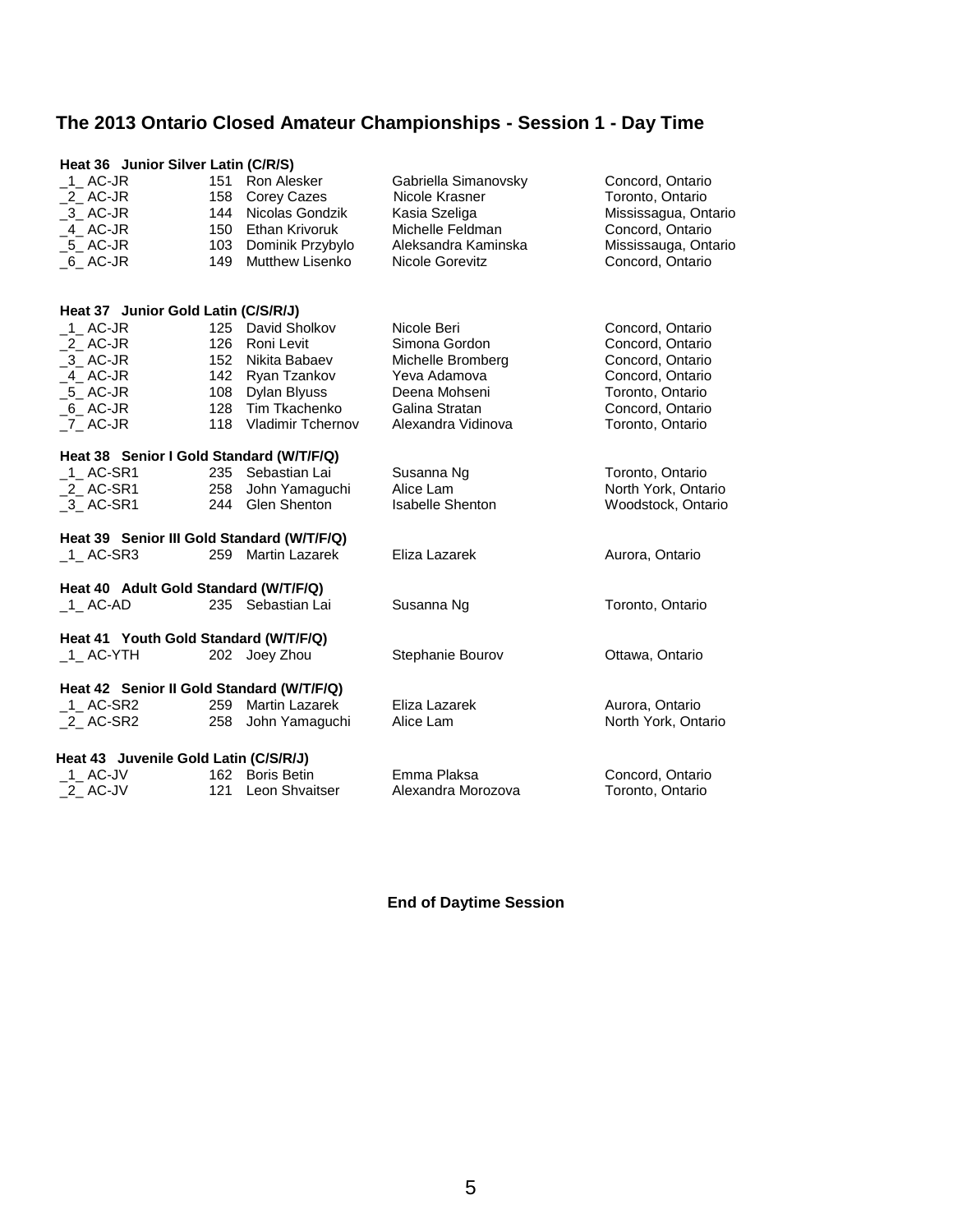## **The 2013 Ontario Closed Amateur Championships - Session 2 - Evening**

| Heat 44 Youth Pre-Champ Standard (W/T/F/Q) |       |                                                                 |                                                                     |                        |
|--------------------------------------------|-------|-----------------------------------------------------------------|---------------------------------------------------------------------|------------------------|
| $-1$ AC-YTH                                |       | 264 Michael Rubezin                                             | Sanna Averbuch                                                      | Richmond Hill, Ontario |
| $2$ AC-YTH                                 |       | 272 Daniel Cazes                                                | Diana Podosyan                                                      | Richmond Hill, Ontario |
| 3 AC-YTH                                   |       | 247 Adam Lukomski                                               | Anna Lukomska                                                       | Mississauga, Ontario   |
|                                            |       | Heat 45 Senior II Pre-Champ Standard (W/T/F/Q)                  |                                                                     |                        |
| _1_ AC-SR2                                 |       | 232 Tom Hua                                                     | Phung Hua                                                           | Scarborough, Ontario   |
| $2$ AC-SR2                                 |       | 283 Phat Nguyen                                                 | Eva Nguyen                                                          | Brampton, Ontario      |
| $-3$ AC-SR2                                | 239   | <b>Reginald Young</b>                                           | Rhonda Young                                                        | Oakville, Ontario      |
| 4_AC-SR2                                   |       | 254 David Martin                                                | Nancy Rooyakkers                                                    | Gloucester, Ontario    |
| $-5$ AC-SR2                                |       | 212 Paul Boudreau                                               | Jill Bettencourt                                                    | Ottawa, Ontario        |
| Heat 46 Junior Pre-Champ Latin (C/S/R/J)   |       |                                                                 |                                                                     |                        |
| $_1$ AC-JR                                 | 161 - | Michael Bazarsky                                                | <b>Christine Budniak</b>                                            | Concord, Ontario       |
| $2$ AC-JR                                  |       | 114 Joseph Buchatsky                                            | Anna Maria Melentjeva                                               | Toronto, Ontario       |
| $-3$ AC-JR                                 |       | 132 Anton LoRi                                                  | Rumi Dolmaya                                                        | Concord, Ontario       |
| $-4$ AC-JR                                 | 130   | Jonatan Kamenetsky                                              | Neta Pipko                                                          | Toronto, Ontario       |
| $-5$ AC-JR                                 |       | 109 Daniel Rito                                                 | Nicole Perel                                                        | Toronto, Ontario       |
| Heat 47 Adult Pre-Champ Standard (W/T/F/Q) |       |                                                                 |                                                                     |                        |
| $-1$ AC-AD                                 |       | 255 Robert Novak                                                | Lavinia Butuza                                                      | Windsor, Ontario       |
| $_2$ AC-AD                                 | 247   | Adam Lukomski                                                   | Anna Lukomska                                                       | Mississauga, Ontario   |
|                                            |       | Heat 48 Senior III Pre-Champ Standard (W/T/F/Q)                 |                                                                     |                        |
| 1 AC-SR3                                   |       | 254 David Martin                                                | Nancy Rooyakkers                                                    | Gloucester, Ontario    |
| $_2$ AC-SR3                                |       | 212 Paul Boudreau                                               | Jill Bettencourt                                                    | Ottawa, Ontario        |
|                                            |       | Heat 49 Senior I Pre-Champ Standard (W/T/F/Q)                   |                                                                     |                        |
| $_1$ AC-SR1                                |       | 257 Edmond Shan                                                 | Sally Lam                                                           | Richmond Hill, Ontario |
| $2$ AC-SR1                                 |       | 232 Tom Hua                                                     | Phung Hua                                                           | Scarborough, Ontario   |
| $-3$ AC-SR1                                |       | 283 Phat Nguyen                                                 | Eva Nguyen                                                          | Brampton, Ontario      |
| _4_ AC-SR1                                 |       | 284 Raymond Chan                                                | Alison Lau                                                          | Mississauga, Ontario   |
| $-5$ AC-SR1                                | 220   | The Tran                                                        | Jacklyn Tran                                                        | Vaughan, Ontario       |
|                                            |       |                                                                 |                                                                     |                        |
|                                            |       | 222 Richard Stahl                                               | Heat 50 Ontario Closed Senior II Championship Standard (W/T/VW/F/Q) |                        |
| $_1$ AC-SR2                                |       |                                                                 | <b>Francine Poissant</b>                                            | Guelph, Ontario        |
| $2$ AC-SR2                                 | 227   | Christophe Pasquier                                             | Jocelyne Pasquier<br>Joanna Chow                                    | Marionville, Ontario   |
| 3 AC-SR2                                   | 209   | Wayne Chu                                                       |                                                                     | Toronto, Ontario       |
| $-4$ AC-SR2                                |       | 215 William Lee                                                 | Fiona Tam<br>Lina Yu                                                | Vaughan, Ontario       |
| $-5$ AC-SR2                                |       | 217 Liaoliang Jiang                                             |                                                                     | Vaugham, Ontario       |
| $_6$ AC-SR2                                | 270   | Kam Young                                                       | Rosita Young                                                        | Toronto, Ontario       |
| $X$ <sub>_</sub> AC-SR <sub>2</sub>        | 236   | <b>Clinton Collier</b>                                          | Margo Slota                                                         | Vaughan, Ontario       |
| $X$ <sub>_</sub> AC-SR <sub>2</sub>        | 249   | Paul Brown                                                      | Cathie Panalagan                                                    | London, Ontario        |
| $X$ AC-SR2                                 | 269   | Mark Tyo                                                        | Karen Tyo                                                           | Cornwall, Ontario      |
| $X$ AC-SR2                                 | 203   | David Reddin                                                    | Marie Robinson                                                      | Scarborough, Ontario   |
|                                            |       | Heat 51 Ontario Closed Youth Championship Standard (W/T/VW/F/Q) |                                                                     |                        |
| _1_ AC-YTH                                 | 241   | Winson Tam                                                      | Anastasia Novikova                                                  | Concord, Ontario       |
| $2$ AC-YTH                                 | 228   | <b>Vladimir Martintsov</b>                                      | Maria Gladkikh                                                      | Vaughan, Ontario       |
| _3_AC-YTH                                  | 273   | <b>Michael Krot</b>                                             | Nicole Vujanic                                                      | Vaugham, Ontario       |
| 4 AC-YTH                                   | 281   | Lukas Barcz                                                     | Natania Kleiner                                                     | Toronto, Ontario       |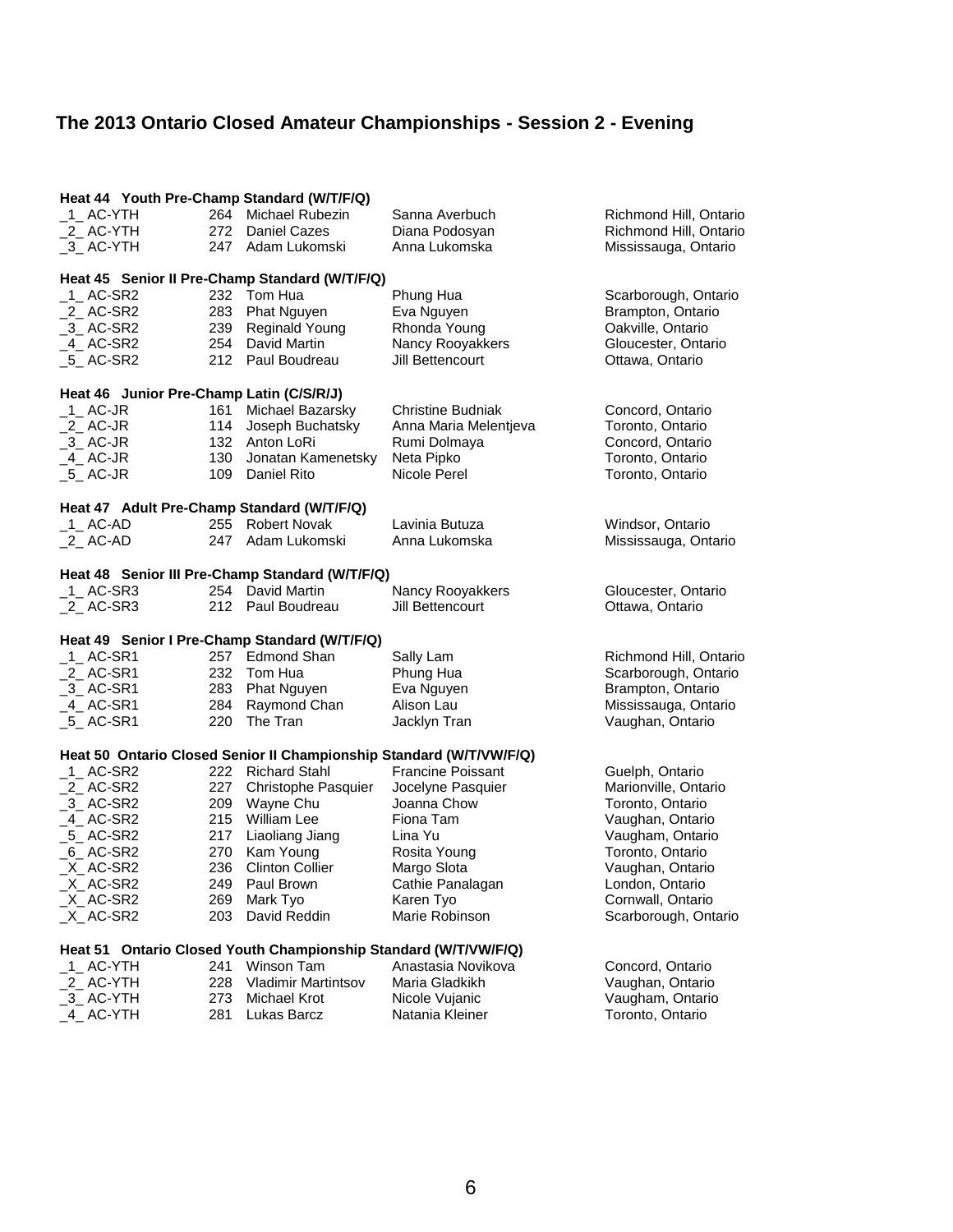## **The 2013 Ontario Closed Amateur Championships - Session 2 - Evening**

|                                             |                                         |                                                                  | Heat 52 Ontario Closed Senior III Championship Standard (W/T/VW/F/Q)             |                                         |  |  |  |
|---------------------------------------------|-----------------------------------------|------------------------------------------------------------------|----------------------------------------------------------------------------------|-----------------------------------------|--|--|--|
| $1$ AC-SR3                                  | 216                                     | Stephen Ko                                                       | Barbara Ko                                                                       | North York, ON                          |  |  |  |
| _2_ AC-SR3                                  | 217                                     | Liaoliang Jiang                                                  | Lina Yu                                                                          | Vaugham, Ontario                        |  |  |  |
| $-3$ AC-SR3                                 | 215                                     | <b>William Lee</b>                                               | Fiona Tam                                                                        | Vaughan, Ontario                        |  |  |  |
| 4 AC-SR3                                    |                                         | 236 Clinton Collier                                              | Margo Slota                                                                      | Vaughan, Ontario                        |  |  |  |
| $-5$ AC-SR3                                 |                                         | 270 Kam Young                                                    | Rosita Young                                                                     | Toronto, Ontario                        |  |  |  |
| $6$ AC-SR3                                  |                                         | 223 Allen Torrenueva                                             | Lori Yip                                                                         | North York, Ontario                     |  |  |  |
| X AC-SR3                                    | 239                                     | Reginald Young                                                   | Rhonda Young                                                                     | Oakville, Ontario                       |  |  |  |
| $X$ AC-SR3                                  | 249                                     | Paul Brown                                                       | Cathie Panalagan                                                                 | London, Ontario                         |  |  |  |
| X AC-SR3                                    |                                         | 203 David Reddin                                                 | Marie Robinson                                                                   | Scarborough, Ontario                    |  |  |  |
|                                             |                                         |                                                                  |                                                                                  |                                         |  |  |  |
|                                             |                                         | Heat 53 Ontario Closed Junior Championship Latin (C/S/R/P/J)     |                                                                                  |                                         |  |  |  |
| $-1$ AC-JR                                  |                                         | 133 Michael Goldshtein                                           | Ludmila Totar                                                                    | Concord, Ontario                        |  |  |  |
| $2$ AC-JR                                   |                                         | 106 Artemiy Kokhanov                                             | Abigail Xinkas                                                                   | Vaugham, Ontario                        |  |  |  |
| $-3$ AC-JR                                  |                                         | 110 Eli Blyuss                                                   | <b>Sharon Brandt</b>                                                             | Concord, Ontario                        |  |  |  |
|                                             |                                         | Heat 54 Ontario Closed Adult Championship Standard (W/T/VW/F/Q)  |                                                                                  |                                         |  |  |  |
| $-1$ AC-AD                                  | 261                                     | Anton Belyayev                                                   | Antoaneta Popova                                                                 | Toronto, Ontario                        |  |  |  |
| $2$ AC-AD                                   |                                         | 260 Alon Gilin                                                   | Anastasia Trutneva                                                               | Toronto, Ontario                        |  |  |  |
| $-3$ AC-AD                                  |                                         | 230 Patrick Rucinski                                             | Ella Nusenbaum                                                                   | Mississauga, Ontario                    |  |  |  |
| _4_ AC-AD                                   |                                         | 242 Aliaksandr Samosiuk                                          | Rina Brandt                                                                      | Toronto, Ontario                        |  |  |  |
| 5 AC-AD                                     |                                         | 229 Daniel Studenny                                              | Sarah-Maude Thibaudeau                                                           | Vaughan, Ontario                        |  |  |  |
| $_6$ AC-AD                                  |                                         | 262 Shawn Roitman                                                | <b>Briia Comilang</b>                                                            | Toronto, Ontario                        |  |  |  |
|                                             |                                         |                                                                  |                                                                                  |                                         |  |  |  |
| $1$ AC-SR1                                  |                                         | 205 Horace Hu                                                    | Heat 55 Ontario Closed Senior I Championship Standard (W/T/VW/F/Q)<br>Agnes Yuan |                                         |  |  |  |
| $2$ AC-SR1                                  |                                         | 222 Richard Stahl                                                | <b>Francine Poissant</b>                                                         | Scarborough, Ontario<br>Guelph, Ontario |  |  |  |
|                                             |                                         | 231 Lawrence Chan                                                | Anh Chan                                                                         |                                         |  |  |  |
| $-3$ AC-SR1                                 |                                         |                                                                  |                                                                                  |                                         |  |  |  |
| 4_AC-SR1                                    |                                         | 209 Wayne Chu<br>257 Edmond Shan                                 | Joanna Chow                                                                      | Toronto, Ontario                        |  |  |  |
| $5$ AC-SR1                                  |                                         |                                                                  | Sally Lam                                                                        | Richmond Hill, Ontario                  |  |  |  |
| Heat 56 Adult Pre-Champ Latin (C/S/R/J)     |                                         |                                                                  |                                                                                  |                                         |  |  |  |
| $-1$ AC-AD                                  | 282                                     | Joey DeAngelis                                                   | Alina Totska                                                                     | Mississauga, Ontario                    |  |  |  |
| $2$ AC-AD                                   | 255                                     | <b>Robert Novak</b>                                              | Lavinia Butuza                                                                   | Windsor, Ontario                        |  |  |  |
|                                             |                                         |                                                                  |                                                                                  |                                         |  |  |  |
| Heat 57 Senior I Pre-Champ Latin (C/S/R/J)  |                                         | 220 The Tran                                                     |                                                                                  |                                         |  |  |  |
| $-1$ AC-SR1                                 |                                         |                                                                  | Jacklyn Tran                                                                     | Vaughan, Ontario                        |  |  |  |
| Heat 58 Junior Pre-Champ Standard (W/T/F/Q) |                                         |                                                                  |                                                                                  |                                         |  |  |  |
| $1$ AC-JR                                   |                                         | 132 Anton LoRi                                                   | Rumi Dolmaya                                                                     | Concord, Ontario                        |  |  |  |
| $2$ AC-JR                                   |                                         | 109 Daniel Rito                                                  | Nicole Perel                                                                     | Toronto, Ontario                        |  |  |  |
| $-3$ AC-JR                                  | 130                                     | Jonatan Kamenetsky                                               | Neta Pipko                                                                       | Toronto, Ontario                        |  |  |  |
|                                             | Heat 59 Youth Pre-Champ Latin (C/S/R/J) |                                                                  |                                                                                  |                                         |  |  |  |
| _1_ AC-YTH                                  |                                         | 264 Michael Rubezin                                              | Sanna Averbuch                                                                   | Richmond Hill, Ontario                  |  |  |  |
| 2 AC-YTH                                    | 202                                     | Joey Zhou                                                        | Stephanie Bourov                                                                 | Ottawa, Ontario                         |  |  |  |
| 3 AC-YTH                                    | 272                                     | <b>Daniel Cazes</b>                                              | Diana Podosyan                                                                   | Richmond Hill, Ontario                  |  |  |  |
|                                             |                                         |                                                                  |                                                                                  |                                         |  |  |  |
|                                             |                                         | Heat 60 Ontario Closed Junior Championship Standard (W/T/VW/F/Q) |                                                                                  |                                         |  |  |  |
| _1_ AC-JR                                   | 106                                     | Artemiy Kokhanov                                                 | Abigail Xinkas                                                                   | Vaugham, Ontario                        |  |  |  |
| $2$ AC-JR                                   | 133                                     | Michael Goldshtein                                               | Ludmila Totar                                                                    | Concord, Ontario                        |  |  |  |
| 3_AC-JR                                     | 110                                     | Eli Blyuss                                                       | Sharon Brandt                                                                    | Concord, Ontario                        |  |  |  |